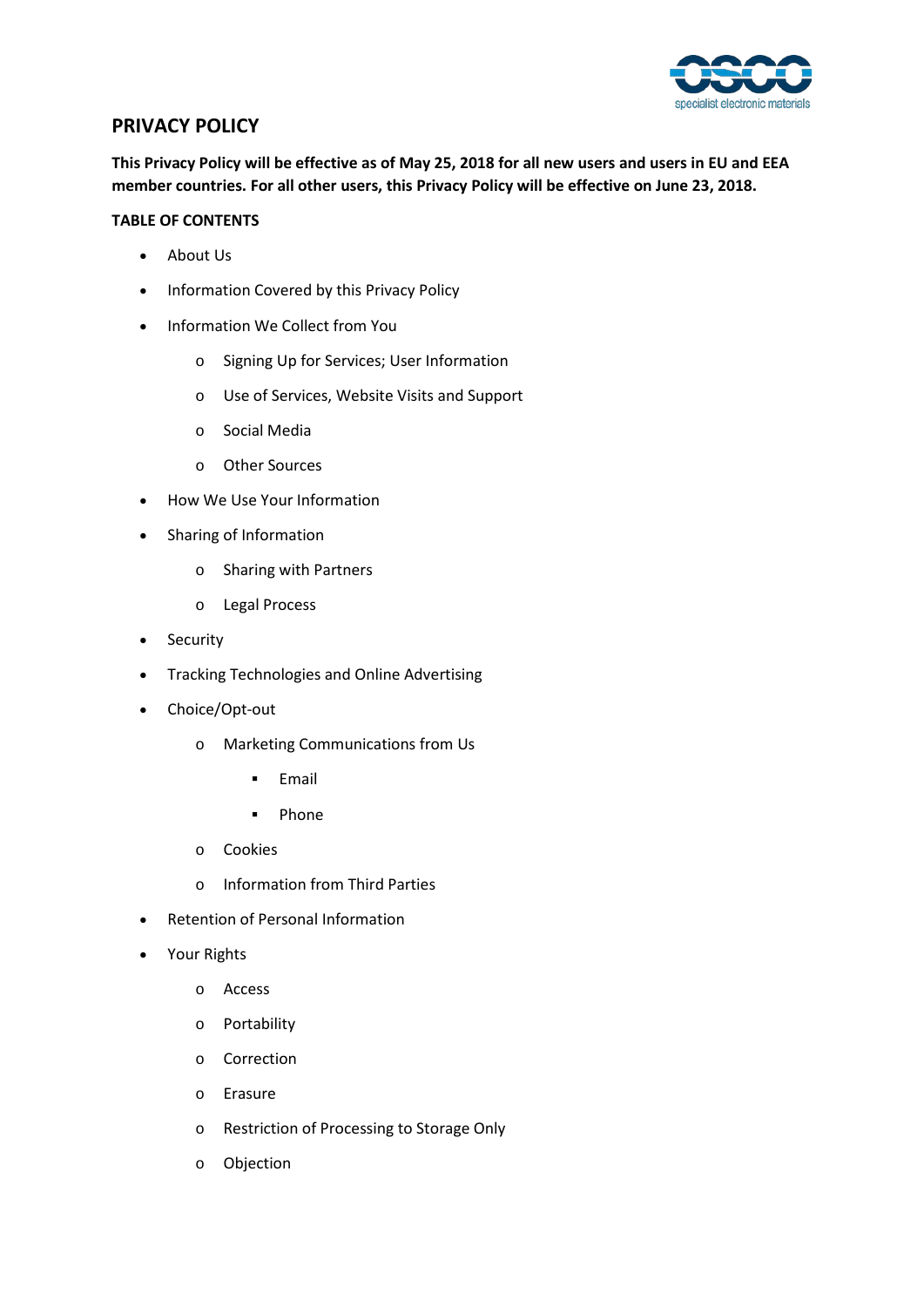

- o Withdrawal of Consent
- Third Party Links and Information Collection
- Children
- Data Transfer
- Complaints
- Notification of Changes

## **ABOUT US**

OSCO and our subsidiaries ("we," or "us") are a leading provider of Specialist Electronic Materials for use by businesses when designing and developing innovative products for market. Our Product Portfolio includes Custom Cable and Litz Wire, Medical Tubing, Thermal Interface Materials and Heat Sinks, and EMI/RFI Shielding Solutions for both Enclosure Shielding and Board Level Shielding. We care about protecting the personal information of our Customers and Visitors who use our websites, products or services (collectively, our "Users"). This privacy policy provides details about how your personal information is collected, shared and used by us. To learn more about OSCO and our Manufacturing Partners visit: [www.osco.uk.com.](http://www.osco.uk.com/) If you have any questions about this privacy policy or the practices described herein, you may contact [privacy@osco.uk.com](mailto:privacy@osco.uk.com) or Avant Business Centre, Third Avenue, Bletchley, Milton Keynes, MK1 1DR, UK. For the purposes of the European Union's General Data Protection Regulation 2016/679, or GDPR, OSCO Ltd is the data controller for the product and services for which you have enquired or purchased.

## **INFORMATION COVERED BY THIS PRIVACY POLICY**

This privacy policy covers personal information, including any information we collect, use and share from you, as described further below. This privacy policy applies to all OSCO websites, and our products and services (collectively, the "Services"). This privacy policy does not cover how our Users may use or share data that they collect using our Services.

## **INFORMATION WE COLLECT FROM YOU**

In the course of your use of the Services, we obtain the following information about you as described below. We collect this data for the purposes described under "How We Use Your Information".

### **SIGNING UP FOR SERVICES; USER INFORMATION**

- Information you provide prior to any registration process, such as your email when you provide it to us;
- Information that you provide during any registration process, including in connection with a online submittal (such as your name, company name, email address and phone number), when you call or email us (for support or otherwise) or when you use our products or services; and
- Payment information that you provide to us (in respect of our Services or otherwise) when you purchase some of our products and services, including credit card data.

### **USE OF SERVICES, WEBSITE VISITS AND SUPPORT**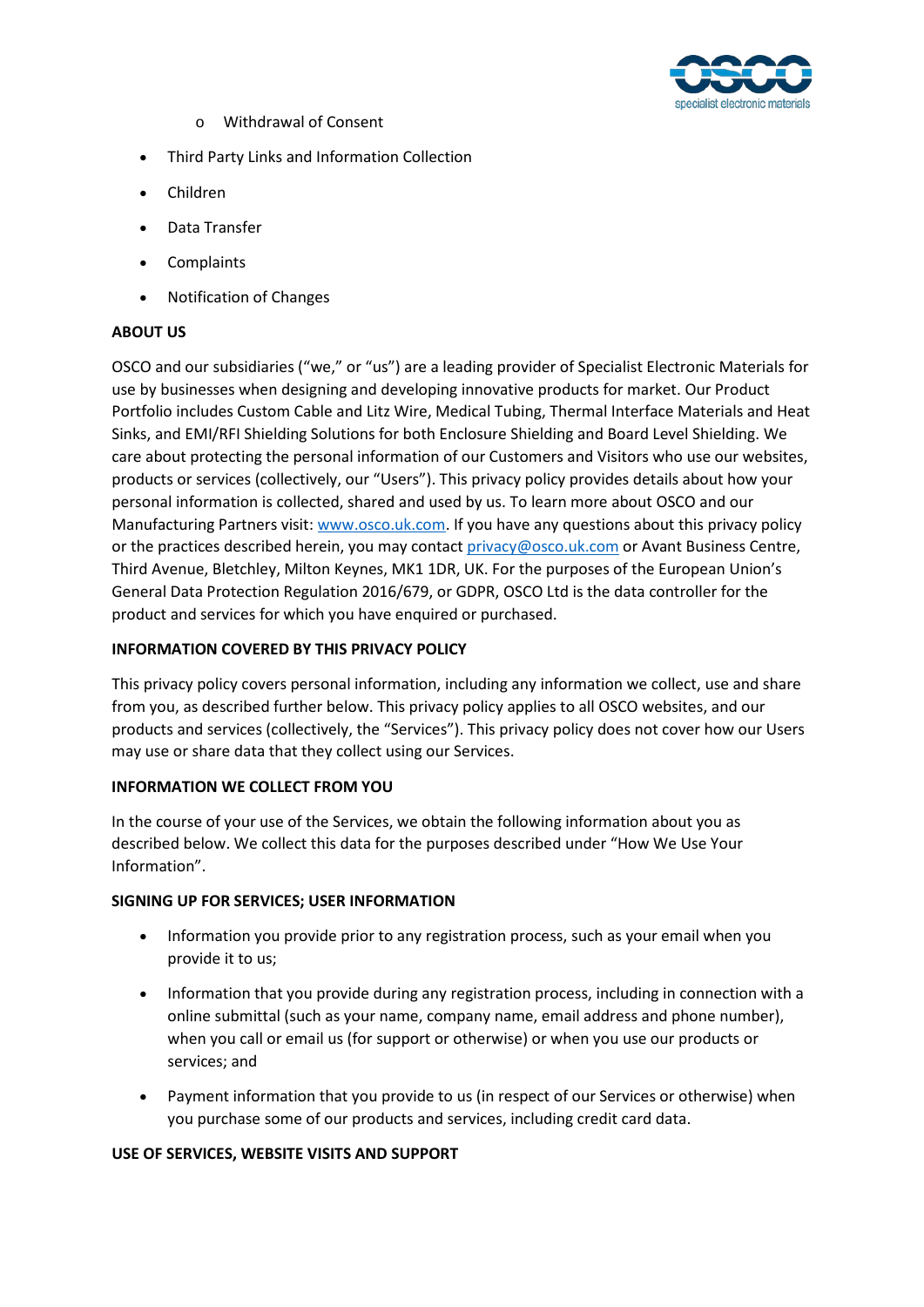

- Data relating to your online activity on our websites with respect to our Services, including the following:
	- o IP address
	- o browser type and version
	- o geographic location
	- o pages you view
	- o how you got to our Services and any links you click on to leave our Services
	- o when you update your information, communicate with us, or order new Services
	- o metadata about your use and your contacts' use of our Services and your emails you send (including clicks and opens)
	- o your interactions with any videos we offer
	- o issues you encounter requiring our support or assistance
	- o any device or other method of communication you use to interact with the Services

We store this data we collect in a variety of places within our infrastructure, including system log files, back end databases and analytics systems.

### **SOCIAL MEDIA**

• Information from third party social networking sites. The information you allow us to access varies by social networking site and depends on the level of privacy settings you have in place at the social networking site. You can control and find out more about these privacy settings at the applicable social networking site.

### **OTHER SOURCES**

- Information you provide to us at tradeshows and exhibitions;
- Information you provide to our Manufacturing Partners;
- Information you provide to us in surveys;
- Information that is publicly available; and
- Information you consent to us receiving from third parties.

### **HOW WE USE YOUR INFORMATION**

We have a legitimate interest in running a successful and efficient business and in providing you with Services and useful content, and we use the information we collect, both on its own and combined with any other information we collect about you, for the following purposes:

- To provide the requested Services to you;
- To provide you with useful content;
- To ensure the proper functioning of our Services;
- To offer and improve our Services;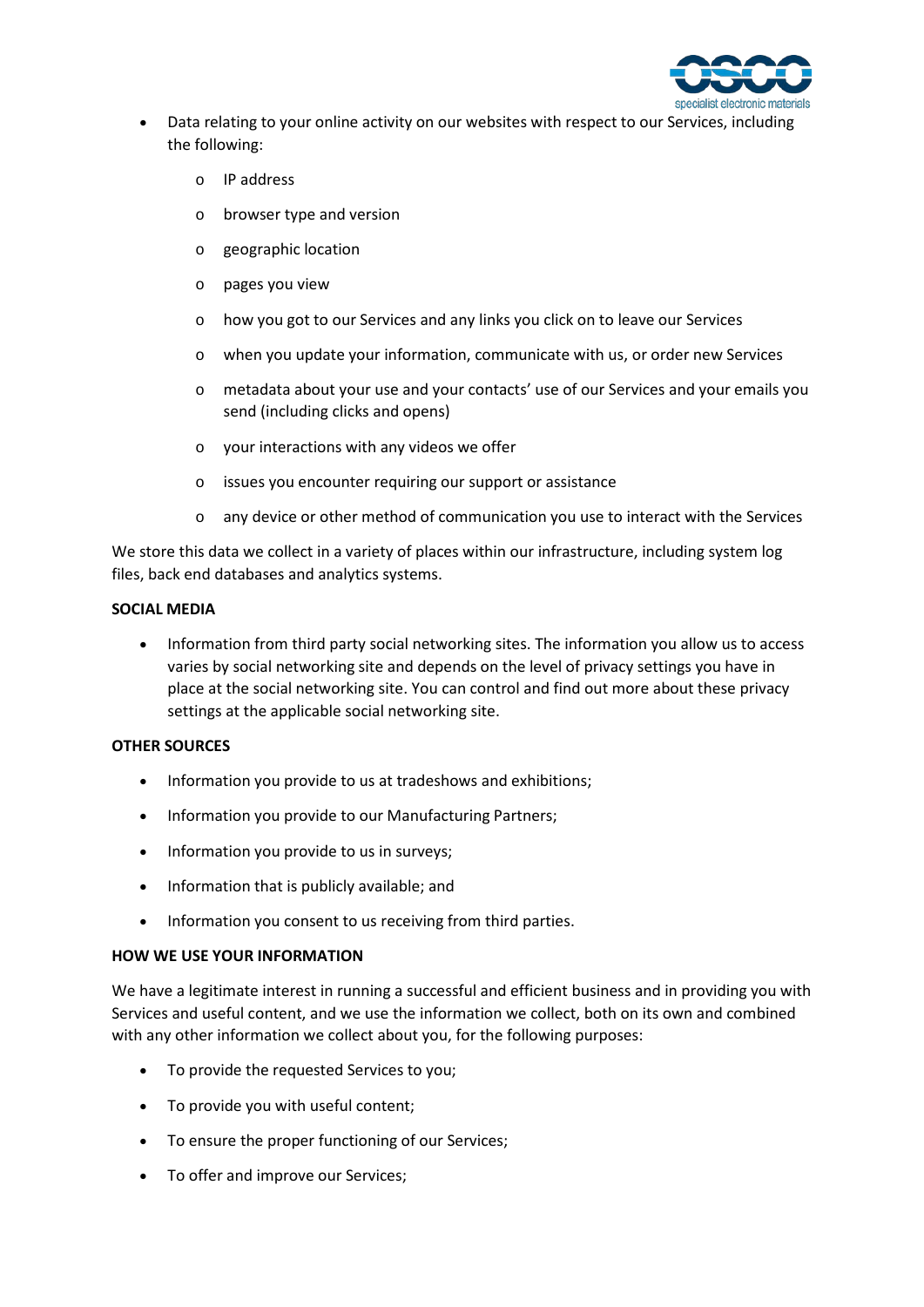

- To provide you with requested information or technical support;
- To facilitate your movement through our websites or your use of our Services;
- To do a better job of advertising and marketing our Services (our use of your information to do this is performed with your consent where required by applicable law);
- To advertise and market third party products and services from our Manufacturing Partners (such advertisement is only performed with your permission where your consent is required by applicable law);
- To diagnose problems with our Services;
- In connection with our security and compliance programs;
- To administer our websites;
- To communicate with you;
- To target prospective customers with our products or services (such targeting is only performed with your permission where your consent is required by applicable law);
- To assist us in offering you a personalised experience or otherwise tailor our Services to you; and
- As otherwise described in this privacy policy.

We also use the information we receive to produce reports on trends and statistics, such as mobile search trends, email open rates by industry, campaign best practices or the number of users that have been exposed to, or clicked on, our websites or evaluated or purchased our products and services.

Payment information that you provide to us, including credit card data, will only be used to facilitate payment for our products and services.

### **SHARING OF INFORMATION**

As further described below, we will only share certain personal information with:

- Our Manufacturing Partners
- For Legal Reasons

### **SHARING WITH PARTNERS**

When we share personal information with certain third-party partners, that information includes your name, email address and other information enabling partners to:

- assist you in using our products and services,
- contact you with other services or products that may be of interest to you, and
- provide you with their products or services.

Further, our partners are prohibited from using your contact information for any purpose beyond those set forth above without your consent.

### **LEGAL PROCESS**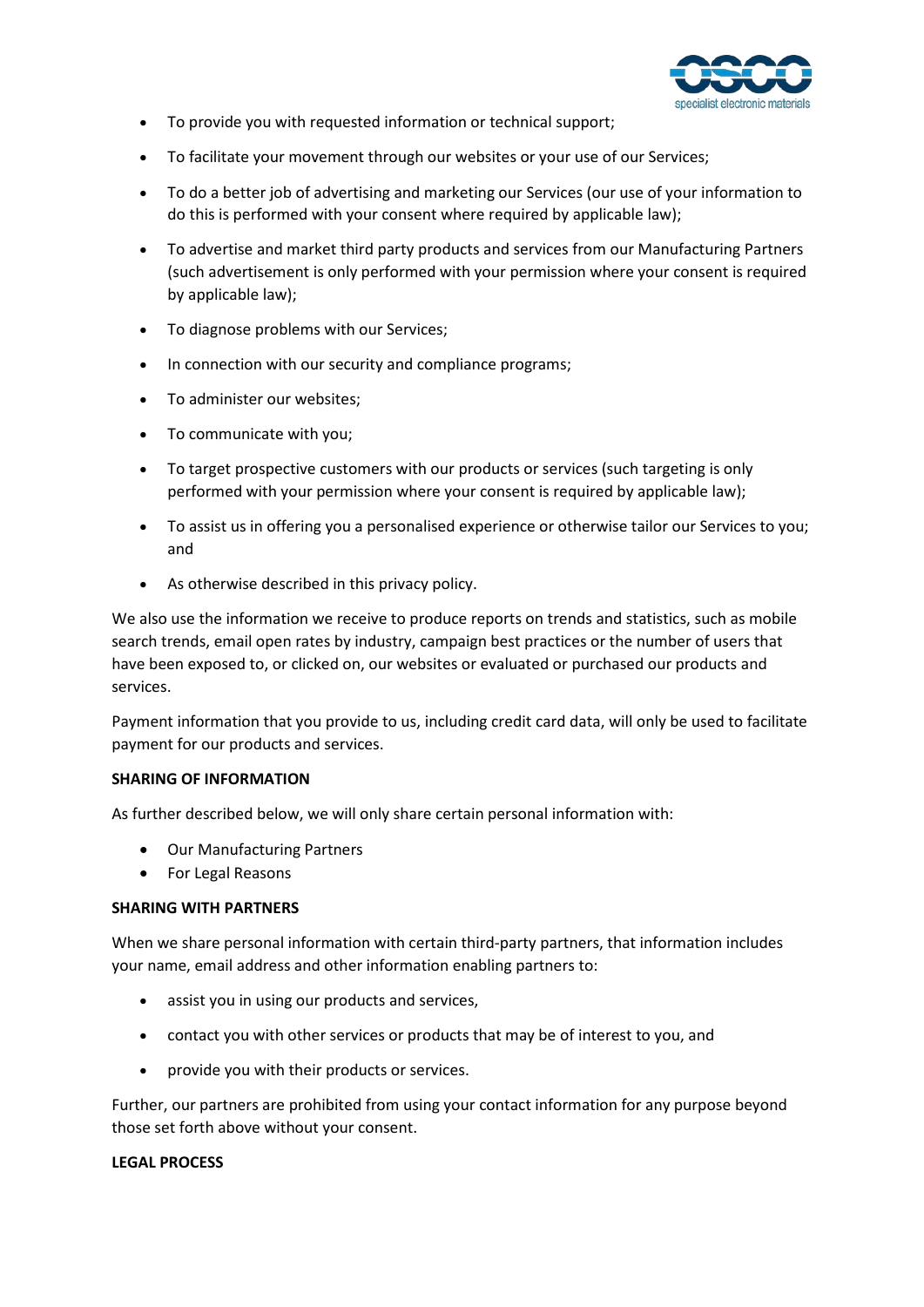

If legally required to do so, or if we have a good faith belief that such disclosure is reasonably necessary, we may disclose your personal information to courts of law, law enforcement authorities and other relevant third parties. To the extent we are legally permitted to do so, it is our policy to notify you in the event that we are required to provide your personal information to third parties.

## **SECURITY**

The transmission of information via the internet or email is not completely secure. Although we will do our best to protect your personal information, we cannot guarantee the security of your information transmitted through the Services or over email; any transmission is at your own risk. Once we have received your information, we will take appropriate technical and organisational measures to safeguard your personal information against loss, theft and unauthorised use, access or modification.

## **TRACKING TECHNOLOGIES AND ONLINE ADVERTISING**

We use cookies, and other similar technologies in the course of our business. Information about the technologies we use, why we use them (for example, in connection with online advertising), and how you can control them can be found in our Cookie Policy.

## **CHOICE/OPT-OUT**

## **MARKETING COMMUNICATIONS FROM US**

### **EMAIL**

You always have the opportunity to opt out of our marketing communications with you or change your preferences by following a link in the footer of all email messages from us or by emailing us at [privacy@osco.uk.com.](mailto:privacy@osco.uk.com)

### **PHONE**

We may contact you by telephone, with your consent where applicable, for marketing purposes. If you do not want to receive marketing calls, please contact email us a[t privacy@osco.uk.com.](mailto:privacy@osco.uk.com)

## **COOKIES**

For information about how to manage and opt out from cookies, please visit our Cookie Policy.

## **INFORMATION FROM THIRD PARTIES**

To manage the information we receive about you from a social networking site or other third parties (if applicable), you will need to follow the instructions from that party for updating your information and changing your privacy settings, where available. The information we collect is covered by this privacy policy and the information the third-party collects is subject to such third party's privacy practices.

## **RETENTION OF PERSONAL INFORMATION**

We retain your personal information to provide services to you and as otherwise necessary to comply with our legal obligations and resolve disputes. To determine the appropriate retention period for personal data, we consider the amount, nature, and sensitivity of the personal data, the potential risk of harm from unauthorised use or disclosure of your personal data, the purposes for which we process your personal data and whether we can achieve those purposes through other means, and the applicable legal requirements.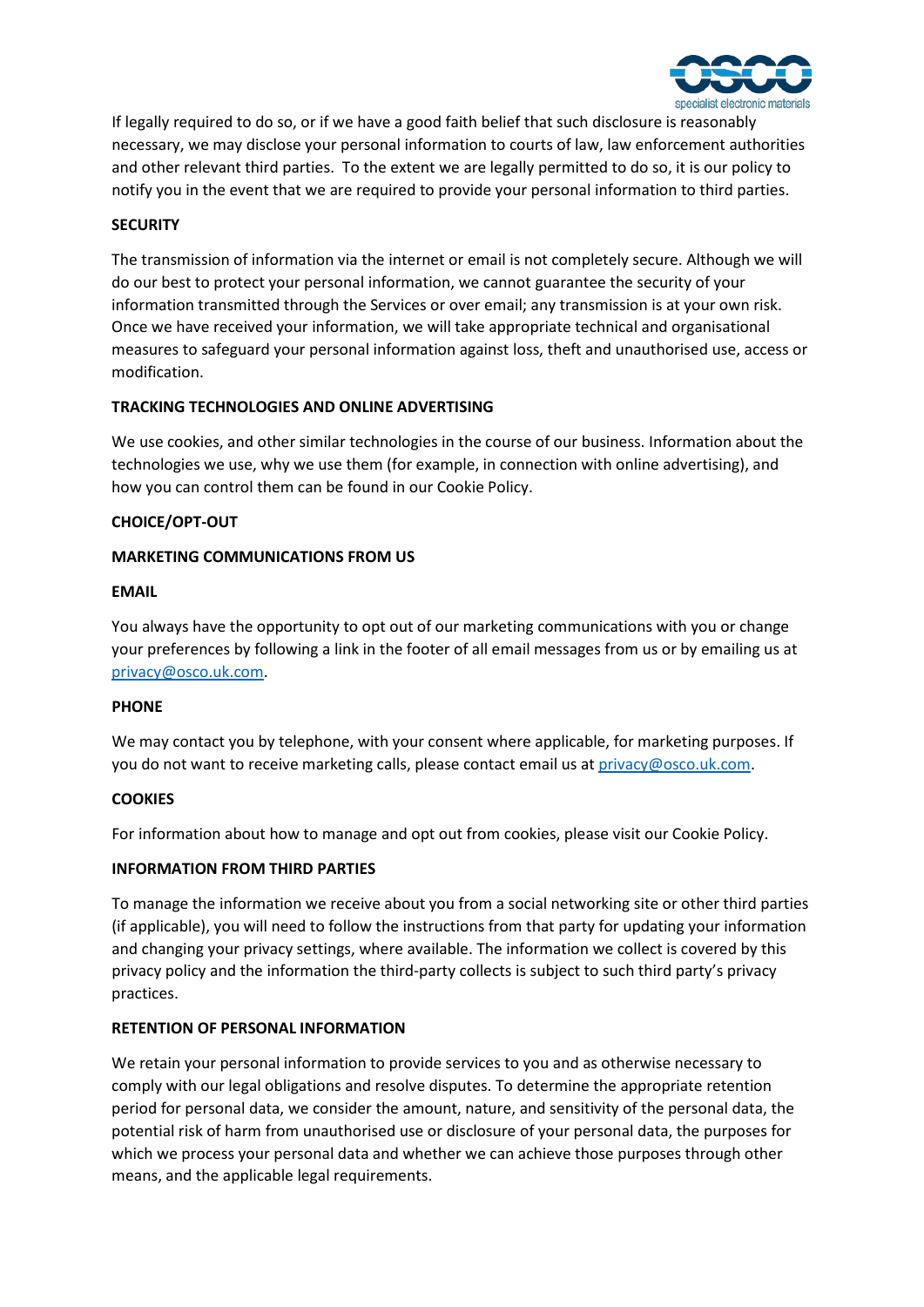

Details of retention periods for different aspects of your personal data are available from us by request. Please be aware that, by law, we have to keep basic information about our customers for six years after they cease being customers.

## **YOUR RIGHTS**

Where the European Union's GDPR, applies, in certain circumstances and subject to data processing agreements, you have rights in relation to the personal information we hold about you. We set out below an outline of those rights and how to exercise those rights. Please note that we will require you to verify your identity before responding to any requests to exercise your rights by providing details only known to the account holder. Please note that for each of the rights below we may have valid legal reasons to refuse your request, in such instances we will let you know if that is the case.

You will not have to pay a fee to access your personal data (or to exercise your other rights). However, we may charge a reasonable fee if your request is clearly unfounded, repetitive or excessive. Alternatively, we may refuse to comply with your request in these circumstances.

We try to respond to all legitimate requests within one month. Occasionally it may take us longer than a month if your request is particularly complex or you have made a number of requests. In this case, we will notify you and keep you updated.

### **ACCESS**

You have the right to know whether we process personal information about you, and if we do, to access data we hold about you and certain information about how we use it and who we share it with.

### **PORTABILITY**

You have the right to receive a subset of the personal information you provide us if we process it on the legal bases of our contract with you or with your consent in a structured, commonly used and machine-readable format and a right to request that we transfer such personal information to another party.

#### **CORRECTION**

You have the right to require us to correct any personal information held about you that is inaccurate and have incomplete data completed. Where you request correction, please explain in detail why you believe the personal information we hold about you to be inaccurate or incomplete so that we can assess whether a correction is required. Please note that while we assess whether the personal information we hold about you is inaccurate or incomplete, you may exercise your right to restrict our processing of the applicable data as described below.

### **ERASURE**

You may request that we erase the personal information we hold about you in the following circumstances:

- where you believe it is no longer necessary for us to hold the personal information;
- we are processing it on the basis of your consent and you wish to withdraw your consent;
- we are processing your data on the basis of our legitimate interest and you object to such processing; and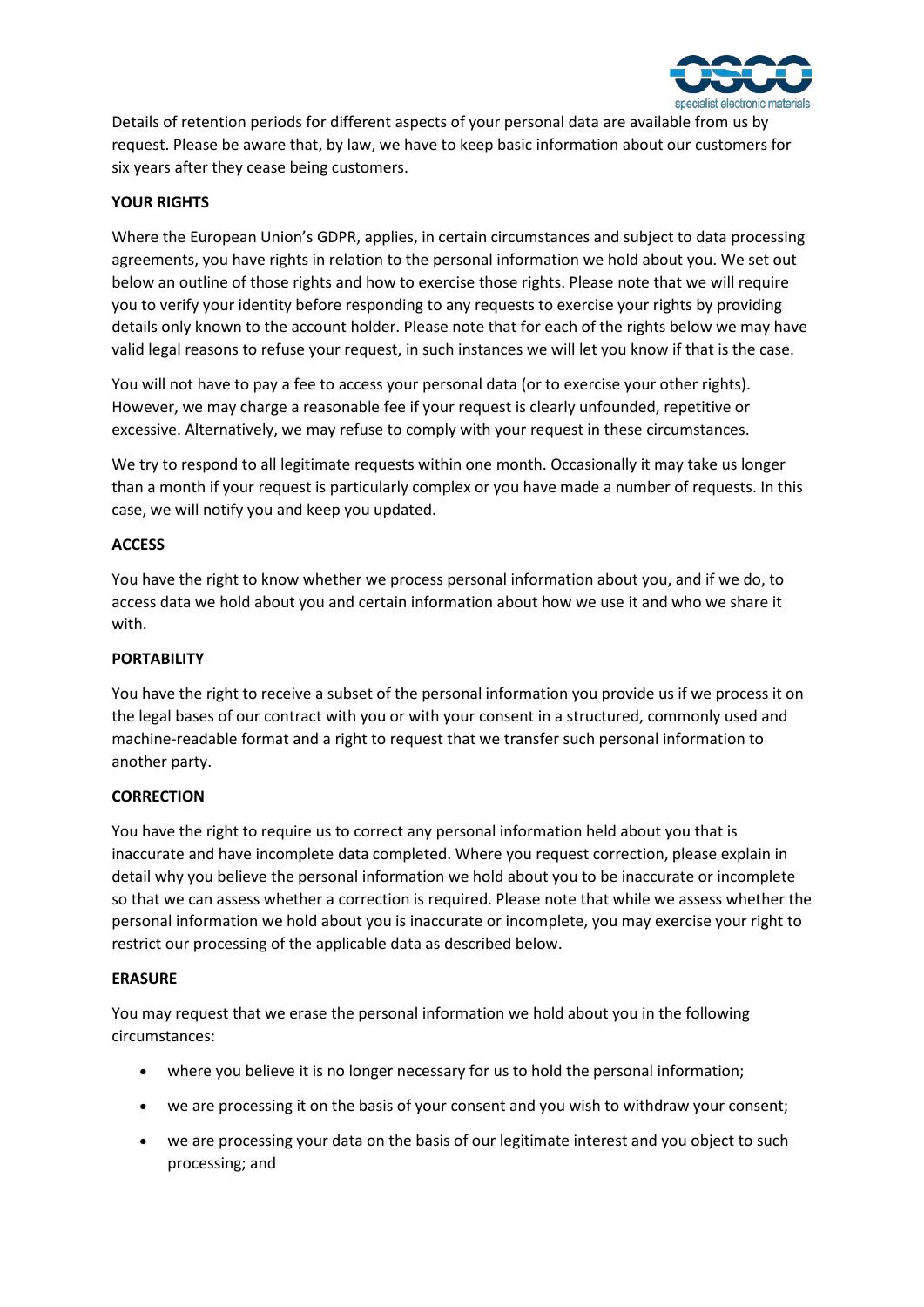

• you no longer wish us to use your data to send you marketing.

Please provide as much detail as possible on your reasons for the request to assist us in determining whether you have a valid basis for erasure.

## **RESTRICTION OF PROCESSING TO STORAGE ONLY**

You have a right to require us to stop processing the personal information we hold about you other than for storage purposes in the following circumstances:

- You believe the personal information is not accurate.
- You have objected to us processing personal information we hold about you on the basis of our legitimate interest and you wish us to stop processing the personal information.

### **OBJECTION**

You have the right to object to our processing of data about you and we will consider your request. Please provide us with detail as to your reasoning so that we can assess whether there is a compelling overriding interest in us continuing to process such data or we need to process it in relation to legal claims.

You also have the right, at any time, to object to our processing of data about you in order to send you marketing, including where we build profiles for such purposes and we will stop processing the data for that purpose.

### **WITHDRAWAL OF CONSENT**

Where you have provided your consent to us processing your personal data, you can withdraw your consent at any time by reviewing our Privacy Policy Information.

### **THIRD PARTY LINKS AND INFORMATION COLLECTION**

Some of our Products detailed on our website provide links to other websites. Because we do not control the information policies or practices of these third-party sites, you should review their privacy policies to learn about how they collect and use personal information.

### **CHILDREN**

Our Services are not directed to persons under 18. We do not knowingly collect personal information from children under 18. If a parent or guardian becomes aware that his or her child has provided us with personal information without such parent or guardian's consent, he or she should contact us. If we become aware that a child under 18 has provided us with personal information, we will delete such information from our files.

### **DATA TRANSFER**

In order for us to provide the Services to you, your personal information will be transferred to, and stored at/processed in the United Kingdom. We will take all steps reasonably necessary to ensure that your personal data is treated securely and in accordance with this policy.

### **COMPLAINTS**

In the event that you wish to make a complaint about how we process your personal information, please contact our Data Compliance Manager at [privacy@osco.uk.com](mailto:privacy@osco.uk.com) and we will try to deal with your request. This is without prejudice to your right to raise a complaint by contacting: